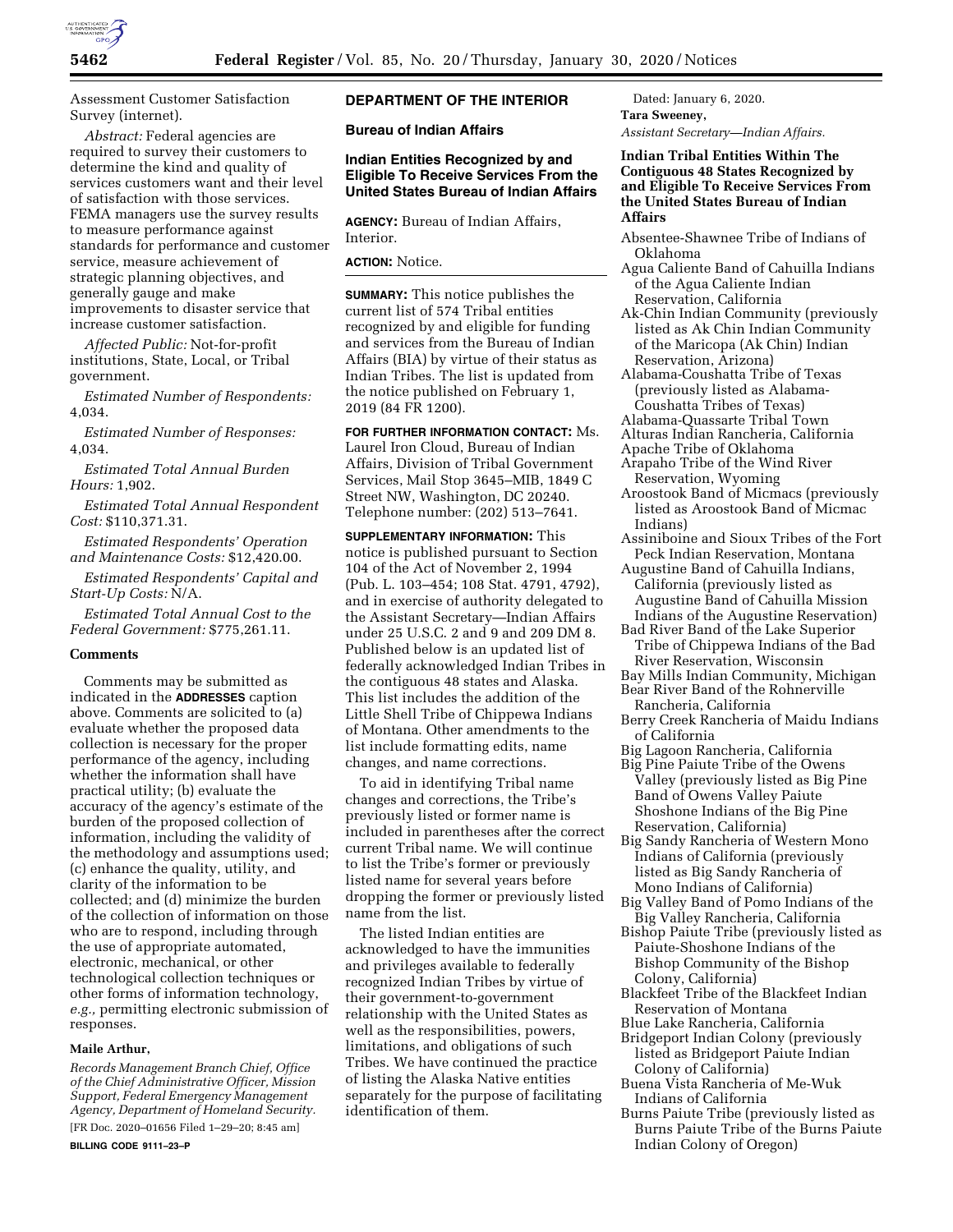Cabazon Band of Mission Indians, California

- Cachil DeHe Band of Wintun Indians of the Colusa Indian Community of the Colusa Rancheria, California
- Caddo Nation of Oklahoma
- Cahto Tribe of the Laytonville Rancheria
- Cahuilla Band of Indians (previously listed as Cahuilla Band of Mission Indians of the Cahuilla Reservation, California)
- California Valley Miwok Tribe, California
- Campo Band of Diegueno Mission Indians of the Campo Indian Reservation, California
- Capitan Grande Band of Diegueno Mission Indians of California (Barona Group of Capitan Grande Band of Mission Indians of the Barona Reservation, California; Viejas (Baron Long) Group of Capitan Grande Band of Mission Indians of the Viejas Reservation, California)
- Catawba Indian Nation (aka Catawba Tribe of South Carolina)
- Cayuga Nation
- Cedarville Rancheria, California Chemehuevi Indian Tribe of the
- Chemehuevi Reservation, California Cher-Ae Heights Indian Community of
- the Trinidad Rancheria, California Cherokee Nation
- Cheyenne and Arapaho Tribes, Oklahoma (previously listed as Cheyenne-Arapaho Tribes of Oklahoma)
- Cheyenne River Sioux Tribe of the Cheyenne River Reservation, South Dakota
- Chickahominy Indian Tribe
- Chickahominy Indian Tribe—Eastern Division
- Chicken Ranch Rancheria of Me-Wuk Indians of California
- Chippewa Cree Indians of the Rocky Boy's Reservation, Montana (previously listed as Chippewa-Cree Indians of the Rocky Boy's Reservation, Montana)
- Chitimacha Tribe of Louisiana
- Citizen Potawatomi Nation, Oklahoma
- Cloverdale Rancheria of Pomo Indians of California
- Cocopah Tribe of Arizona
- Coeur D'Alene Tribe (previously listed as Coeur D'Alene Tribe of the Coeur D'Alene Reservation, Idaho)
- Cold Springs Rancheria of Mono Indians of California
- Colorado River Indian Tribes of the Colorado River Indian Reservation, Arizona and California
- Comanche Nation, Oklahoma
- Confederated Salish and Kootenai Tribes of the Flathead Reservation
- Confederated Tribes and Bands of the Yakama Nation
- Confederated Tribes of Siletz Indians of Oregon (previously listed as

Confederated Tribes of the Siletz Reservation)

- Confederated Tribes of the Chehalis Reservation
- Confederated Tribes of the Colville Reservation
- Confederated Tribes of the Coos, Lower Umpqua and Siuslaw Indians
- Confederated Tribes of the Goshute Reservation, Nevada and Utah
- Confederated Tribes of the Grand Ronde Community of Oregon
- Confederated Tribes of the Umatilla Indian Reservation (previously listed as Confederated Tribes of the Umatilla Reservation, Oregon)
- Confederated Tribes of the Warm Springs Reservation of Oregon
- Coquille Indian Tribe (previously listed as Coquille Tribe of Oregon)
- Coushatta Tribe of Louisiana
- Cow Creek Band of Umpqua Tribe of Indians (previously listed as Cow Creek Band of Umpqua Indians of Oregon)
- Cowlitz Indian Tribe
- Coyote Valley Band of Pomo Indians of California
- Crow Creek Sioux Tribe of the Crow Creek Reservation, South Dakota
- Crow Tribe of Montana
- Delaware Nation, Oklahoma Delaware Tribe of Indians
- Dry Creek Rancheria Band of Pomo Indians, California (previously listed as Dry Creek Rancheria of Pomo
- Indians of California) Duckwater Shoshone Tribe of the
- Duckwater Reservation, Nevada
- Eastern Band of Cherokee Indians Eastern Shawnee Tribe of Oklahoma
- Eastern Shoshone Tribe of the Wind
- River Reservation, Wyoming (previously listed as Shoshone Tribe of the Wind River Reservation, Wyoming)
- Elem Indian Colony of Pomo Indians of the Sulphur Bank Rancheria, California
- Elk Valley Rancheria, California
- Ely Shoshone Tribe of Nevada
- Enterprise Rancheria of Maidu Indians of California
- Ewiiaapaayp Band of Kumeyaay Indians, California
- Federated Indians of Graton Rancheria, California
- Flandreau Santee Sioux Tribe of South Dakota
- Forest County Potawatomi Community, Wisconsin
- Fort Belknap Indian Community of the Fort Belknap Reservation of Montana Fort Bidwell Indian Community of the
- Fort Bidwell Reservation of California Fort Independence Indian Community
- of Paiute Indians of the Fort Independence Reservation, California
- Fort McDermitt Paiute and Shoshone Tribes of the Fort McDermitt Indian Reservation, Nevada and Oregon
- Fort McDowell Yavapai Nation, Arizona Fort Mojave Indian Tribe of Arizona, California & Nevada
- Fort Sill Apache Tribe of Oklahoma
- Gila River Indian Community of the Gila River Indian Reservation, Arizona
- Grand Traverse Band of Ottawa and Chippewa Indians, Michigan
- Greenville Rancheria (previously listed as Greenville Rancheria of Maidu Indians of California)
- Grindstone Indian Rancheria of Wintun-Wailaki Indians of California
- Guidiville Rancheria of California
- Habematolel Pomo of Upper Lake, California

Hannahville Indian Community, Michigan

- Havasupai Tribe of the Havasupai Reservation, Arizona
- Ho-Chunk Nation of Wisconsin
- Hoh Indian Tribe (previously listed as Hoh Indian Tribe of the Hoh Indian Reservation, Washington)
- Hoopa Valley Tribe, California
- Hopi Tribe of Arizona
- Hopland Band of Pomo Indians, California (previously listed as Hopland Band of Pomo Indians of the Hopland Rancheria, California) Houlton Band of Maliseet Indians
- Hualapai Indian Tribe of the Hualapai
- Indian Reservation, Arizona Iipay Nation of Santa Ysabel, California (previously listed as Santa Ysabel Band of Diegueno Mission Indians of
- the Santa Ysabel Reservation) Inaja Band of Diegueno Mission Indians
- of the Inaja and Cosmit Reservation, California
- Ione Band of Miwok Indians of California
- Iowa Tribe of Kansas and Nebraska
- Iowa Tribe of Oklahoma
- Jackson Band of Miwuk Indians (previously listed as Jackson Rancheria of Me-Wuk Indians of California)
- Jamestown S'Klallam Tribe
- Jamul Indian Village of California
- Jena Band of Choctaw Indians
- Jicarilla Apache Nation, New Mexico
- Kaibab Band of Paiute Indians of the
- Kaibab Indian Reservation, Arizona Kalispel Indian Community of the
- Kalispel Reservation
- Karuk Tribe (previously listed as Karuk Tribe of California)
- Kashia Band of Pomo Indians of the Stewarts Point Rancheria, California Kaw Nation, Oklahoma
- Kewa Pueblo, New Mexico (previously listed as Pueblo of Santo Domingo)
- Keweenaw Bay Indian Community, Michigan

Kickapoo Traditional Tribe of Texas Kickapoo Tribe of Indians of the Kickapoo Reservation in Kansas

Kialegee Tribal Town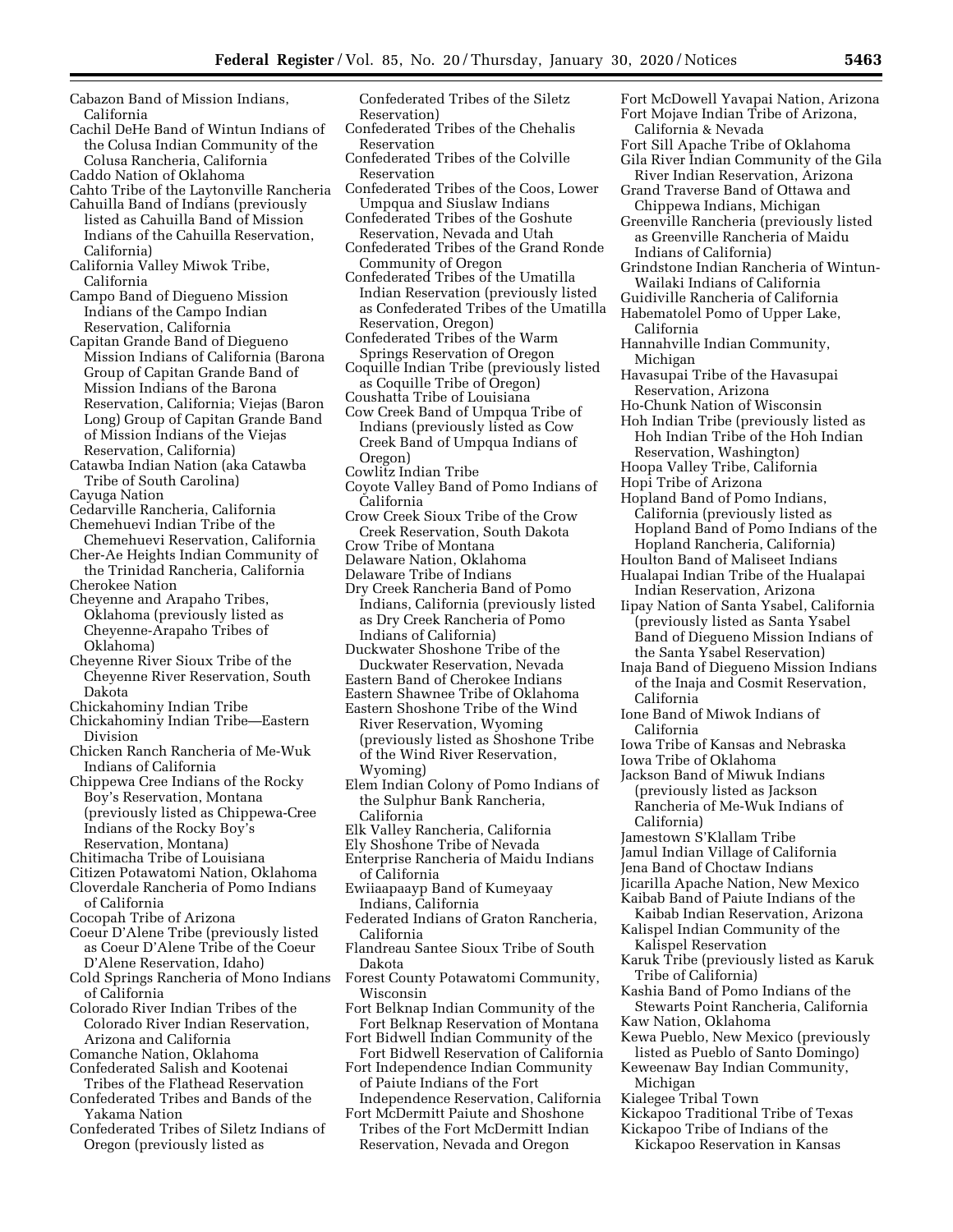Kickapoo Tribe of Oklahoma

Kiowa Indian Tribe of Oklahoma Klamath Tribes

- Kletsel Dehe Band of Wintun Indians (previously listed as Cortina Indian Rancheria and the Cortina Indian Rancheria of Wintun Indians of California)
- Koi Nation of Northern California (previously listed as Lower Lake Rancheria, California)
- Kootenai Tribe of Idaho
- La Jolla Band of Luiseno Indians, California (previously listed as La Jolla Band of Luiseno Mission Indians of the La Jolla Reservation)
- La Posta Band of Diegueno Mission Indians of the La Posta Indian Reservation, California
- Lac Courte Oreilles Band of Lake Superior Chippewa Indians of Wisconsin
- Lac du Flambeau Band of Lake Superior Chippewa Indians of the Lac du Flambeau Reservation of Wisconsin
- Lac Vieux Desert Band of Lake Superior Chippewa Indians of Michigan
- Las Vegas Tribe of Paiute Indians of the Las Vegas Indian Colony, Nevada
- Little River Band of Ottawa Indians, Michigan
- Little Shell Tribe of Chippewa Indians of Montana
- Little Traverse Bay Bands of Odawa Indians, Michigan
- Lone Pine Paiute-Shoshone Tribe (previously listed as Paiute-Shoshone Indians of the Lone Pine Community of the Lone Pine Reservation, California)
- Los Coyotes Band of Cahuilla and Cupeno Indians, California (previously listed as Los Coyotes Band of Cahuilla & Cupeno Indians of the Los Coyotes Reservation)
- Lovelock Paiute Tribe of the Lovelock Indian Colony, Nevada
- Lower Brule Sioux Tribe of the Lower Brule Reservation, South Dakota
- Lower Elwha Tribal Community (previously listed as Lower Elwha Tribal Community of the Lower Elwha Reservation, Washington)
- Lower Sioux Indian Community in the State of Minnesota
- Lummi Tribe of the Lummi Reservation
- Lytton Rancheria of California
- Makah Indian Tribe of the Makah Indian Reservation
- Manchester Band of Pomo Indians of the Manchester Rancheria, California (previously listed as Manchester Band of Pomo Indians of the Manchester-Point Arena Rancheria, California)
- Manzanita Band of Diegueno Mission Indians of the Manzanita Reservation, California
- Mashantucket Pequot Indian Tribe (previously listed as Mashantucket Pequot Tribe of Connecticut)
- Mashpee Wampanoag Tribe (previously listed as Mashpee Wampanoag Indian Tribal Council, Inc.)
- Match-e-be-nash-she-wish Band of Pottawatomi Indians of Michigan Mechoopda Indian Tribe of Chico
- Rancheria, California
- Menominee Indian Tribe of Wisconsin Mesa Grande Band of Diegueno Mission Indians of the Mesa Grande Reservation, California
- Mescalero Apache Tribe of the Mescalero Reservation, New Mexico Miami Tribe of Oklahoma
- Miccosukee Tribe of Indians
- Middletown Rancheria of Pomo Indians of California
- Minnesota Chippewa Tribe, Minnesota (Six component reservations: Bois Forte Band (Nett Lake); Fond du Lac Band; Grand Portage Band; Leech Lake Band; Mille Lacs Band; White Earth Band)
- Mississippi Band of Choctaw Indians
- Moapa Band of Paiute Indians of the Moapa River Indian Reservation, Nevada
- Modoc Nation (previously listed as The Modoc Tribe of Oklahoma)
- Mohegan Tribe of Indians of Connecticut (previously listed as Mohegan Indian Tribe of Connecticut) Monacan Indian Nation
- Mooretown Rancheria of Maidu Indians of California
- Morongo Band of Mission Indians, California (previously listed as Morongo Band of Cahuilla Mission Indians of the Morongo Reservation)
- Muckleshoot Indian Tribe (previously listed as Muckleshoot Indian Tribe of the Muckleshoot Reservation, Washington)
- Nansemond Indian Nation (previously listed as Nansemond Indian Tribe)
- Narragansett Indian Tribe
- Navajo Nation, Arizona, New Mexico & Utah
- Nez Perce Tribe (previously listed as Nez Perce Tribe of Idaho)
- Nisqually Indian Tribe (previously listed as Nisqually Indian Tribe of the Nisqually Reservation, Washington)
- Nooksack Indian Tribe
- Northern Cheyenne Tribe of the Northern Cheyenne Indian Reservation, Montana
- Northfork Rancheria of Mono Indians of California
- Northwestern Band of the Shoshone Nation (previously listed as Northwestern Band of Shoshoni Nation and the Northwestern Band of Shoshoni Nation of Utah (Washakie))
- Nottawaseppi Huron Band of the Potawatomi, Michigan (previously listed as Huron Potawatomi, Inc.)
- Oglala Sioux Tribe (previously listed as Oglala Sioux Tribe of the Pine Ridge Reservation, South Dakota)
- Ohkay Owingeh, New Mexico (previously listed as Pueblo of San Juan)
- Omaha Tribe of Nebraska
- Oneida Nation (previously listed as Oneida Tribe of Indians of Wisconsin)
- Oneida Indian Nation (previously listed as Oneida Nation of New York)
- Onondaga Nation
- Otoe-Missouria Tribe of Indians, Oklahoma
- Ottawa Tribe of Oklahoma
- Paiute Indian Tribe of Utah (Cedar Band of Paiutes, Kanosh Band of Paiutes, Koosharem Band of Paiutes, Indian Peaks Band of Paiutes, and Shivwits Band of Paiutes (previously listed as Paiute Indian Tribe of Utah (Cedar City Band of Paiutes, Kanosh Band of Paiutes, Koosharem Band of Paiutes, Indian Peaks Band of Paiutes, and Shivwits Band of Paiutes))
- Paiute-Shoshone Tribe of the Fallon Reservation and Colony, Nevada
- Pala Band of Mission Indians (previously listed as Pala Band of Luiseno Mission Indians of the Pala Reservation, California)
- Pamunkey Indian Tribe
- Pascua Yaqui Tribe of Arizona
- Paskenta Band of Nomlaki Indians of California
- Passamaquoddy Tribe
- Pauma Band of Luiseno Mission Indians of the Pauma & Yuima Reservation, California
- Pawnee Nation of Oklahoma
- Pechanga Band of Luiseno Mission Indians of the Pechanga Reservation, California
- Penobscot Nation (previously listed as Penobscot Tribe of Maine)
- Peoria Tribe of Indians of Oklahoma
- Picayune Rancheria of Chukchansi Indians of California
- Pinoleville Pomo Nation, California (previously listed as Pinoleville Rancheria of Pomo Indians of California)
- Pit River Tribe, California (includes XL Ranch, Big Bend, Likely, Lookout, Montgomery Creek and Roaring Creek Rancherias)
- Poarch Band of Creeks (previously listed as Poarch Band of Creek Indians of Alabama)
- Pokagon Band of Potawatomi Indians, Michigan and Indiana
- Ponca Tribe of Indians of Oklahoma
- Ponca Tribe of Nebraska
- Port Gamble S'Klallam Tribe (previously listed as Port Gamble Band of S'Klallam Indians)
- Potter Valley Tribe, California
- Prairie Band Potawatomi Nation
- (previously listed as Prairie Band of Potawatomi Nation, Kansas)
- Prairie Island Indian Community in the State of Minnesota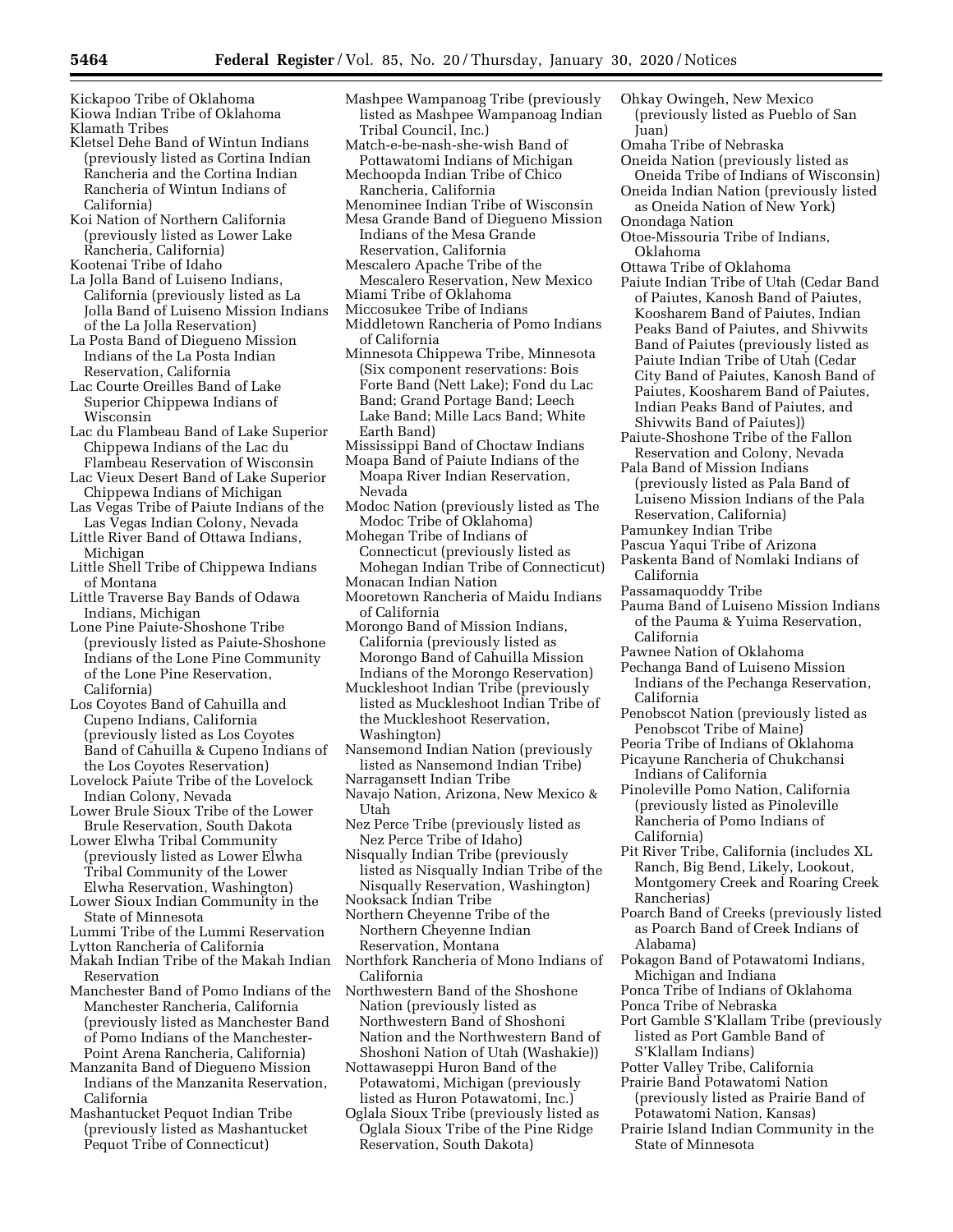- Pueblo of Acoma, New Mexico Pueblo of Cochiti, New Mexico
- Pueblo of Isleta, New Mexico
- Pueblo of Jemez, New Mexico
- Pueblo of Laguna, New Mexico Pueblo of Nambe, New Mexico
- Pueblo of Picuris, New Mexico
- Pueblo of Pojoaque, New Mexico
- Pueblo of San Felipe, New Mexico
- Pueblo of San Ildefonso, New Mexico Pueblo of Sandia, New Mexico
- Pueblo of Santa Ana, New Mexico
- Pueblo of Santa Clara, New Mexico
- Pueblo of Taos, New Mexico
- Pueblo of Tesuque, New Mexico
- Pueblo of Zia, New Mexico
- Puyallup Tribe of the Puyallup Reservation
- Pyramid Lake Paiute Tribe of the Pyramid Lake Reservation, Nevada
- Quapaw Nation (previously listed as The Quapaw Tribe of Indians)
- Quartz Valley Indian Community of the Quartz Valley Reservation of California
- Quechan Tribe of the Fort Yuma Indian Reservation, California & Arizona
- Quileute Tribe of the Quileute Reservation
- Quinault Indian Nation (previously listed as Quinault Tribe of the Quinault Reservation, Washington)
- Ramona Band of Cahuilla, California (previously listed as Ramona Band or Village of Cahuilla Mission Indians of
- California)
- Rappahannock Tribe, Inc. Red Cliff Band of Lake Superior
- Chippewa Indians of Wisconsin Red Lake Band of Chippewa Indians, Minnesota
- 
- Redding Rancheria, California
- Redwood Valley or Little River Band of Pomo Indians of the Redwood Valley Rancheria California (previously listed as Redwood Valley Rancheria of Pomo Indians of California)
- Reno-Sparks Indian Colony, Nevada
- Resighini Rancheria, California
- Rincon Band of Luiseno Mission Indians of Rincon Reservation, California
- Robinson Rancheria (previously listed as Robinson Rancheria Band of Pomo Indians, California and the Robinson Rancheria of Pomo Indians of California)
- Rosebud Sioux Tribe of the Rosebud Indian Reservation, South Dakota
- Round Valley Indian Tribes, Round Valley Reservation, California (previously listed as Round Valley Indian Tribes of the Round Valley Reservation, California)
- Sac & Fox Nation of Missouri in Kansas and Nebraska
- Sac & Fox Nation, Oklahoma
- Sac & Fox Tribe of the Mississippi in Iowa
- Saginaw Chippewa Indian Tribe of Michigan
- Saint Regis Mohawk Tribe (previously listed as St. Regis Band of Mohawk Indians of New York)
- Salt River Pima-Maricopa Indian Community of the Salt River Reservation, Arizona
- Samish Indian Nation (previously listed as Samish Indian Tribe, Washington) San Carlos Apache Tribe of the San
- Carlos Reservation, Arizona San Juan Southern Paiute Tribe of
- Arizona San Manuel Band of Mission Indians,
- California (previously listed as San Manual Band of Serrano Mission Indians of the San Manual Reservation)
- San Pasqual Band of Diegueno Mission Indians of California
- Santa Rosa Band of Cahuilla Indians, California (previously listed as Santa Rosa Band of Cahuilla Mission Indians of the Santa Rosa Reservation)
- Santa Rosa Indian Community of the
- Santa Rosa Rancheria, California Santa Ynez Band of Chumash Mission Indians of the Santa Ynez
- Reservation, California
- Santee Sioux Nation, Nebraska
- Sauk-Suiattle Indian Tribe
- Sault Ste. Marie Tribe of Chippewa Indians, Michigan
- Scotts Valley Band of Pomo Indians of California
- Seminole Tribe of Florida (previously listed as Seminole Tribe of Florida (Dania, Big Cypress, Brighton, Hollywood & Tampa Reservations))
- Seneca Nation of Indians (previously listed as Seneca Nation of New York)
- Seneca-Cayuga Nation (previously listed as Seneca-Cayuga Tribe of Oklahoma)
- Shakopee Mdewakanton Sioux Community of Minnesota
- Shawnee Tribe
- Sherwood Valley Rancheria of Pomo Indians of California
- Shingle Springs Band of Miwok Indians, Shingle Springs Rancheria (Verona Tract), California
- Shinnecock Indian Nation
- Shoalwater Bay Indian Tribe of the Shoalwater Bay Indian Reservation (previously listed as Shoalwater Bay Tribe of the Shoalwater Bay Indian Reservation, Washington)
- Shoshone-Bannock Tribes of the Fort Hall Reservation
- Shoshone-Paiute Tribes of the Duck Valley Reservation, Nevada
- Sisseton-Wahpeton Oyate of the Lake Traverse Reservation, South Dakota
- Skokomish Indian Tribe (previously listed as Skokomish Indian Tribe of the Skokomish Reservation, Washington)
- Skull Valley Band of Goshute Indians of Utah
- Snoqualmie Indian Tribe (previously listed as Snoqualmie Tribe,
- Washington)
- Soboba Band of Luiseno Indians, California
- Sokaogon Chippewa Community, Wisconsin
- Southern Ute Indian Tribe of the
- Southern Ute Reservation, Colorado
- Spirit Lake Tribe, North Dakota
- Spokane Tribe of the Spokane
	- Reservation
- Squaxin Island Tribe of the Squaxin Island Reservation
- St. Croix Chippewa Indians of Wisconsin
- Standing Rock Sioux Tribe of North & South Dakota
- Stillaguamish Tribe of Indians of Washington (previously listed as
- Stillaguamish Tribe of Washington) Stockbridge Munsee Community,
- Wisconsin
- Summit Lake Paiute Tribe of Nevada Suquamish Indian Tribe of the Port
- Madison Reservation
- Susanville Indian Rancheria, California Swinomish Indian Tribal Community
- (previously listed as Swinomish Indians of the Swinomish Reservation of Washington)
- Sycuan Band of the Kumeyaay Nation
- Table Mountain Rancheria (previously listed as Table Mountain Rancheria of California)
- Tejon Indian Tribe
- Te-Moak Tribe of Western Shoshone Indians of Nevada (Four constituent bands: Battle Mountain Band; Elko Band; South Fork Band and Wells Band)
- The Chickasaw Nation
- The Choctaw Nation of Oklahoma
- The Muscogee (Creek) Nation
- The Osage Nation (previously listed as Osage Tribe)
- The Seminole Nation of Oklahoma
- Thlopthlocco Tribal Town
- Three Affiliated Tribes of the Fort
- Berthold Reservation, North Dakota Timbisha Shoshone Tribe (previously listed as Death Valley Timbi-sha Shoshone Tribe and the Death Valley Timbi-Sha Shoshone Band of
- California) Tohono O'odham Nation of Arizona
- Tolowa Dee-ni' Nation (previously listed as Smith River Rancheria, California)

Indians of New York)

Indians of California) Tulalip Tribes of Washington

Tonawanda Band of Seneca (previously listed as Tonawanda Band of Seneca

Tonkawa Tribe of Indians of Oklahoma Tonto Apache Tribe of Arizona

Torres Martinez Desert Cahuilla Indians, California (previously listed as Torres-Martinez Band of Cahuilla Mission

(previously listed as Tulalip Tribes of the Tulalip Reservation, Washington)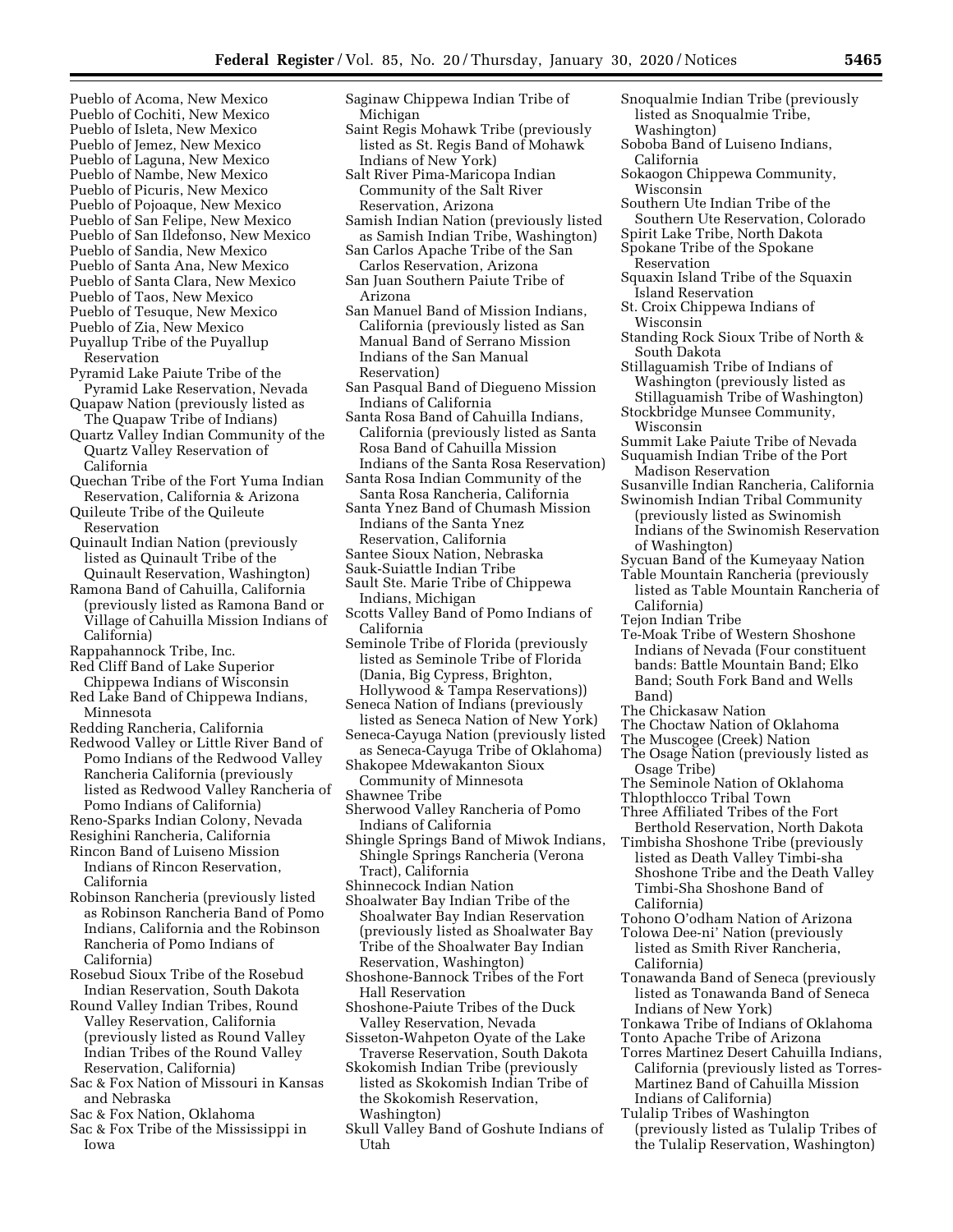**Native Entities Within the State of Alaska Recognized by and Eligible To** 

Tule River Indian Tribe of the Tule River Reservation, California

Tunica-Biloxi Indian Tribe

- Tuolumne Band of Me-Wuk Indians of the Tuolumne Rancheria of California
- Turtle Mountain Band of Chippewa Indians of North Dakota

Tuscarora Nation

- Twenty-Nine Palms Band of Mission Indians of California
- United Auburn Indian Community of the Auburn Rancheria of California
- United Keetoowah Band of Cherokee Indians in Oklahoma
- Upper Mattaponi Tribe
- Upper Sioux Community, Minnesota
- Upper Skagit Indian Tribe
- Ute Indian Tribe of the Uintah & Ouray Reservation, Utah
- Ute Mountain Ute Tribe (previously listed as Ute Mountain Tribe of the Ute Mountain Reservation, Colorado, New Mexico & Utah)

Utu Utu Gwaitu Paiute Tribe of the Benton Paiute Reservation, California

- Walker River Paiute Tribe of the Walker River Reservation, Nevada
- Wampanoag Tribe of Gay Head (Aquinnah)
- Washoe Tribe of Nevada & California (Carson Colony, Dresslerville Colony, Woodfords Community, Stewart Community & Washoe Ranches)

White Mountain Apache Tribe of the Fort Apache Reservation, Arizona

- Wichita and Affiliated Tribes (Wichita, Keechi, Waco & Tawakonie), Oklahoma
- Wilton Rancheria, California
- Winnebago Tribe of Nebraska
- Winnemucca Indian Colony of Nevada Wiyot Tribe, California (previously
- listed as Table Bluff Reservation— Wiyot Tribe)
- Wyandotte Nation

Yankton Sioux Tribe of South Dakota

Yavapai-Apache Nation of the Camp Verde Indian Reservation, Arizona

Yavapai-Prescott Indian Tribe (previously listed as Yavapai-Prescott Tribe of the Yavapai Reservation, Arizona)

- Yerington Paiute Tribe of the Yerington Colony & Campbell Ranch, Nevada
- Yocha Dehe Wintun Nation, California (previously listed as Rumsey Indian Rancheria of Wintun Indians of California)
- Yomba Shoshone Tribe of the Yomba Reservation, Nevada
- Ysleta del Sur Pueblo (previously listed as Ysleta Del Sur Pueblo of Texas)
- Yurok Tribe of the Yurok Reservation, California
- Zuni Tribe of the Zuni Reservation, New Mexico

**Receive Services From the United States Bureau of Indian Affairs**  Agdaagux Tribe of King Cove Akiachak Native Community Akiak Native Community Alatna Village Algaaciq Native Village (St. Mary's) Allakaket Village Alutiiq Tribe of Old Harbor (previously listed as Native Village of Old Harbor and Village of Old Harbor) Angoon Community Association Anvik Village Arctic Village (See Native Village of Venetie Tribal Government) Asa'carsarmiut Tribe Atqasuk Village (Atkasook) Beaver Village Birch Creek Tribe Central Council of the Tlingit & Haida Indian Tribes Chalkyitsik Village Cheesh-Na Tribe (previously listed as Native Village of Chistochina) Chevak Native Village Chickaloon Native Village Chignik Bay Tribal Council (previously listed as Native Village of Chignik) Chignik Lake Village Chilkat Indian Village (Klukwan) Chilkoot Indian Association (Haines) Chinik Eskimo Community (Golovin) Chuloonawick Native Village Circle Native Community Craig Tribal Association (previously listed as Craig Community Association) Curyung Tribal Council Douglas Indian Association Egegik Village Eklutna Native Village Emmonak Village Evansville Village (aka Bettles Field) Galena Village (aka Louden Village) Gulkana Village Council (previously listed as Gulkana Village) Healy Lake Village Holy Cross Tribe (previously listed as Holy Cross Village) Hoonah Indian Association Hughes Village Huslia Village Hydaburg Cooperative Association Igiugig Village Inupiat Community of the Arctic Slope Iqugmiut Traditional Council (previously listed as Iqurmuit Traditional Council) Ivanof Bay Tribe (previously listed as Ivanoff Bay Tribe and Ivanoff Bay Village) Kaguyak Village Kaktovik Village (aka Barter Island) Kasigluk Traditional Elders Council Kenaitze Indian Tribe

King Island Native Community King Salmon Tribe Klawock Cooperative Association Knik Tribe Kokhanok Village Koyukuk Native Village Levelock Village Lime Village Manley Hot Springs Village Manokotak Village McGrath Native Village Mentasta Traditional Council Metlakatla Indian Community, Annette Island Reserve Naknek Native Village Native Village of Afognak Native Village of Akhiok Native Village of Akutan Native Village of Aleknagik Native Village of Ambler Native Village of Atka Native Village of Barrow Inupiat Traditional Government Native Village of Belkofski Native Village of Brevig Mission Native Village of Buckland Native Village of Cantwell Native Village of Chenega (aka Chanega) Native Village of Chignik Lagoon Native Village of Chitina Native Village of Chuathbaluk (Russian Mission, Kuskokwim) Native Village of Council Native Village of Deering Native Village of Diomede (aka Inalik) Native Village of Eagle Native Village of Eek Native Village of Ekuk Native Village of Ekwok (previously listed as Ekwok Village) Native Village of Elim Native Village of Eyak (Cordova) Native Village of False Pass Native Village of Fort Yukon Native Village of Gakona Native Village of Gambell Native Village of Georgetown Native Village of Goodnews Bay Native Village of Hamilton Native Village of Hooper Bay Native Village of Kanatak Native Village of Karluk Native Village of Kiana Native Village of Kipnuk Native Village of Kivalina Native Village of Kluti Kaah (aka Copper Center) Native Village of Kobuk Native Village of Kongiganak Native Village of Kotzebue Native Village of Koyuk Native Village of Kwigillingok Native Village of Kwinhagak (aka Quinhagak) Native Village of Larsen Bay Native Village of Marshall (aka Fortuna Ledge) Native Village of Mary's Igloo Native Village of Mekoryuk

Ketchikan Indian Corporation